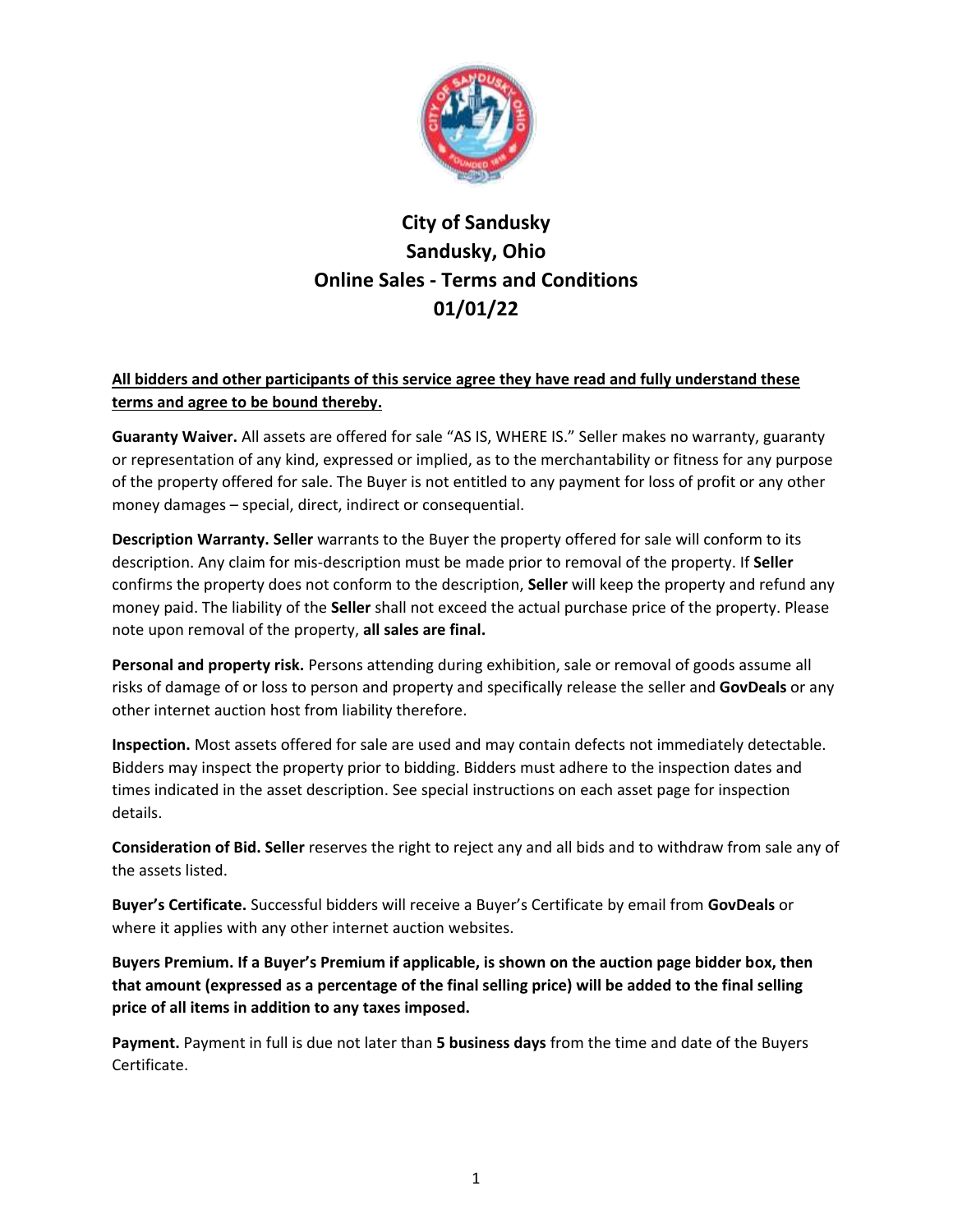Acceptable forms of payment are:

- PayPal
- Wire Transfer
- Visa
- MasterCard
- **•** American Express
- **•** Discover
- U. S. Currency
- Certified Cashier's Check
- Money Order
- Company Check (with Bank Letter guaranteeing funds)

PayPal and Credit Card purchases are limited to below \$5,000.00. If the winning bid plus applicable taxes, if any indicated, and the buyer's premium, equals more than \$4,999.99, PayPal and Credit Cards may not be used. If Wire Transfer is chosen, a Wire Transfer Transaction Summary page will provide payment and account information. The Wire Transfer must be completed within 5 days.

**Removal.** All assets must be removed within **ten (10) business days** from the time and date of issuance of the Buyer's Certificate. Purchases will be released only upon receipt of payment as specified. Successful bidders are responsible for loading and removal of any and all property awarded to them from the place where the property is located as indicated on the website and in the Buyer's Certificate. The Buyer will make all arrangements and perform all work necessary, including packing, loading and transportation of the property. Under no circumstances will **Seller** assume responsibility for packing, loading or shipping. See special instructions on each asset page for removal details. A daily storage fee of \$10.00 may be charged for any item not removed within the ten (10) business days allowed and stated on the Buyer's Certificate.

**Vehicle Titles. Seller** will issue a title or certificate upon receipt of payment. Titles may be subject to restrictions as indicated in the asset description on the website.

**Default.** Default shall include (1) failure to observe these terms and conditions; (2) failure to make good and timely payment; or (3) failure to remove all assets within the specified time. Default may result in termination of the contract and suspension from participation in all future sales until the default has been cured. If the Buyer fails in the performance of their obligations, **Seller** may exercise such rights and may pursue such remedies as are provided by law. **Seller** reserves the right to reclaim and resell all items not removed by the specified removal date.

**Acceptance of Terms and Conditions.** By submitting a bid, the bidder agrees they have read, fully understand and accept these Terms and Conditions, and agree to pay for and remove the property, by the dates and times specified. These Terms and Conditions are displayed at the top of each page of each asset listed on **GovDeals** or where it applies to any other internet auction host website. Special Instructions appearing on the asset page will override certain sections of the terms and conditions.

**State/Local Sales and/or Use Tax.** Buyers may be subject to payment of State and/or local sales and/or use tax. Buyers are responsible for contacting seller or the appropriate tax office, completing any forms and paying any taxes that may be imposed.

**Sales to Employees.** Employees of the Seller may bid on the property listed for auction, so long as they do NOT bid while on duty.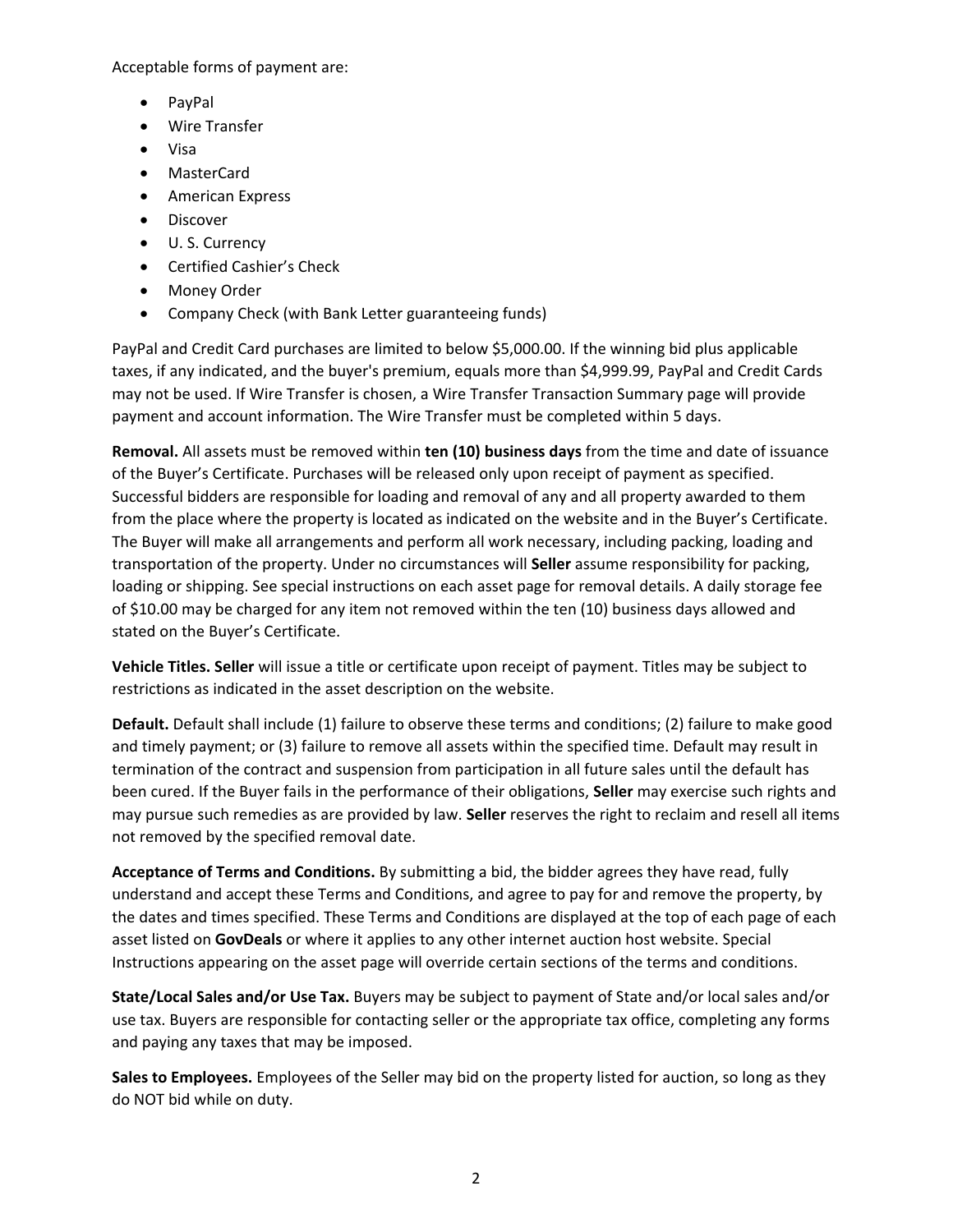#### **RESOLUTION NO. 044‐21R**

# **A RESOLUTION DECLARING THE INTENT OF THE CITY OF SANDUSKY TO DISPOSE OF PERSONAL PROPERTY AND EQUIPMENT AS HAVING BECOME OBSOLETE, UNNECESSARY OR UNFIT FOR CITY USE THROUGH INTERNET AUCTIONS DURING THE CALENDAR YEAR 2022; AND DECLARING THAT THIS RESOLUTION SHALL TAKE IMMEDIATE EFFECT IN ACCORDANCE WITH SECTION 14 OF THE CITY CHARTER.**

**WHEREAS**, pursuant to Ohio Revised Code Section 721.15(D), the City is required to adopt a Resolution, during each calendar year, expressing its intent to sell personal property that has become unneeded, obsolete or unfit for municipal purposes by internet auction; and

 **WHEREAS**, Section 25 of the City Charter authorizes the City Manager to conduct all sales of personal property that the City Commission has declared as obsolete, unnecessary or unfit for City use; and

 **WHEREAS**, the internet auctions will be conducted in accordance to the City's online sales terms and conditions and each item shall be offered for sale for a minimum of ten (10) calendar days including Saturday, Sunday, and legal Holidays; and

 **WHEREAS**, this Resolution should be passed as an emergency measure under suspension of the rules in accordance with Section 14 of the City Charter in order to begin conducting sales through internet auctions at the earliest opportunity beginning January 1, 2022; and

 **WHEREAS**, in that it is deemed necessary in order to provide for the immediate preservation of the public peace, property, health, and safety of the City of Sandusky, Ohio, and its citizens, and to provide for the efficient daily operation of Municipal Departments, including the Department of Public Works, of the City of Sandusky, Ohio, the City Commission of the City of Sandusky, Ohio, finds that an emergency exists regarding the aforesaid, and that it is advisable that this **Resolution** be declared an emergency measure which will take immediate effect in accordance with Section 14 of the City Charter upon its adoption; and NOW, **THEREFORE** 

BE IT RESOLVED BY THE CITY COMMISSION OF THE CITY OF SANDUSKY, OHIO, THAT:

Section 1. This City Commission hereby declares its intent to use internet auctions as a means to dispose of personal property that this Commission declares obsolete, unnecessary or unfit for City use pursuant to Section 25 of the City Charter for the period of January 1, 2021, through December 31, 2021.

 Section 2. This City Commission authorizes and directs the City Manager or designee to conduct the internet auctions in accordance to the City's on‐line sales terms and conditions, a copy of which is on file in the office of the Director of Public Works and attached to this Resolution, marked Exhibit "A", and specifically incorporated as if fully rewritten herein, together with such revisions or additions as are approved by the Law Director as not being adverse to the City and as being